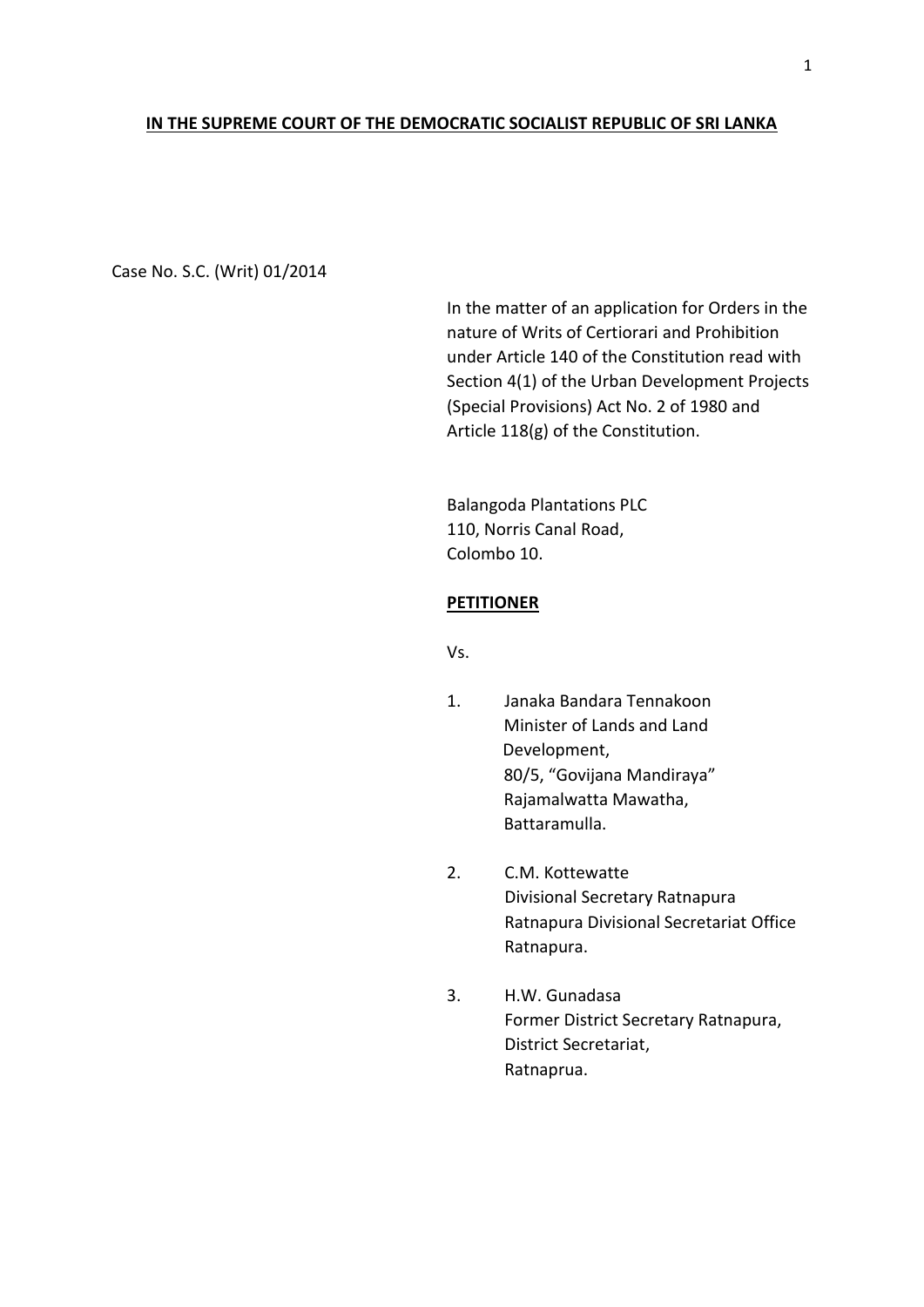4. Hon. W.D.J. Seneviratne Minister of Public Administration and Home Affairs, Independence Square, Colombo 7

\_\_\_\_\_\_\_\_\_\_\_\_\_\_\_\_\_\_\_\_\_\_\_\_\_\_\_\_\_\_\_\_

- 5. Hon. Mahinda Samarasinghe Minister of Plantation Industries Ministry of Plantation Industries 55/75, Vauxhall Lane, Colombo 2.
- 6. Secretary Ministry of Plantation Industries 55/75, Vauxhall Lane, Colombo 2.
- 7. Sri Lanka State Plantations Corporation, No. 11, Duke Street, Colombo 1.
- 8. Hon. Attorney General Attorney General's Department, Colombo 12.

## **RESPONDENTS**

| <b>BEFORE:</b>    | S. E. Wanasundera P.C., J                                                                            |
|-------------------|------------------------------------------------------------------------------------------------------|
|                   | Anil Gooneratne J. &                                                                                 |
|                   | K. T. Chitrasiri J.                                                                                  |
|                   |                                                                                                      |
| <b>COUNSEL:</b>   | Maithree Wickramasinghe P.C. with Rakitha Jayatunga<br>For Petitioner instructed by K. U. Gunasekara |
|                   | Viraj Dayaratne D.S.G for Attorney General                                                           |
| <b>ARGUED ON:</b> | 25.02.2016                                                                                           |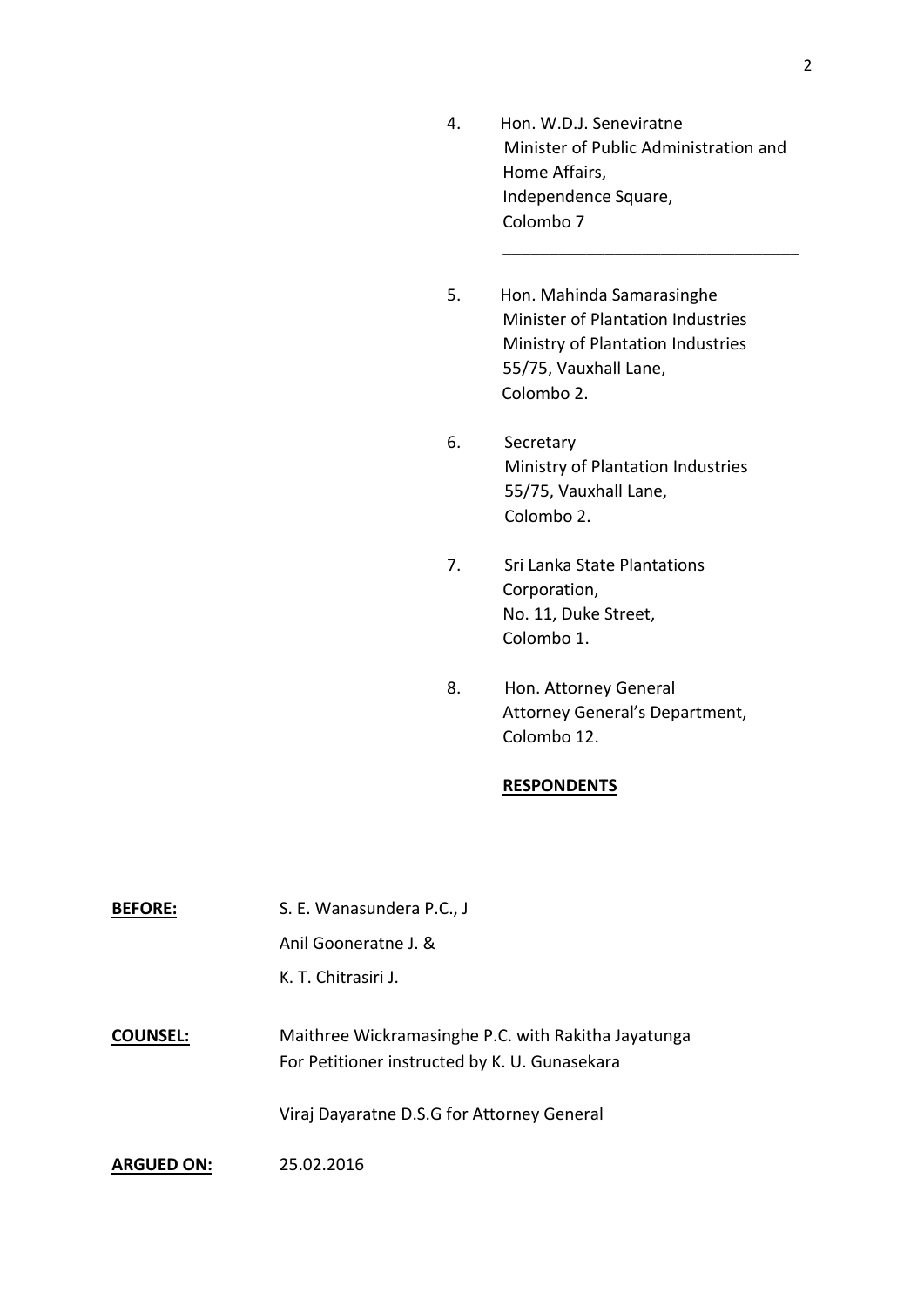#### **GOONERATNE J.**

This was an application for Writ of Certiorari and Prohibition filed in this court on  $30<sup>th</sup>$  June 2014, by the Balangoda Plantations PLC against Eight Respondents. The main relief sought as per the prayer to the petition and referred to in paragraph (b) of the prayer to petition are for Writ of Certiorari to quash:

- (i) An order made under Section 38 proviso (a) of the Land Acquisition Act marked X14 dated 07.05.2014.
- (ii) An order made under Section 2 of the Urban Development Projects (Special Provisions) Act No. 2 of 1980 marked X23 dated 22.01.2014.

It is also pleaded in paragraphs 14, 19 & 21 of the petition that the Petitioner also filed a writ application bearing No. 164/2014 in the Court of Appeal earlier to have the aforesaid order X14 quashed and when that application came up for hearing on 20.06.2014 in the Court of Appeal the learned State Counsel who appeared for the 5<sup>th</sup> Respondent in that case informed court that an order X 23 had been made by His Excellency the President under Section 2 of the Urban Development Project (Special Provisions) Act No. 2 of 1980. It was the position of the petitioner that the Petitioner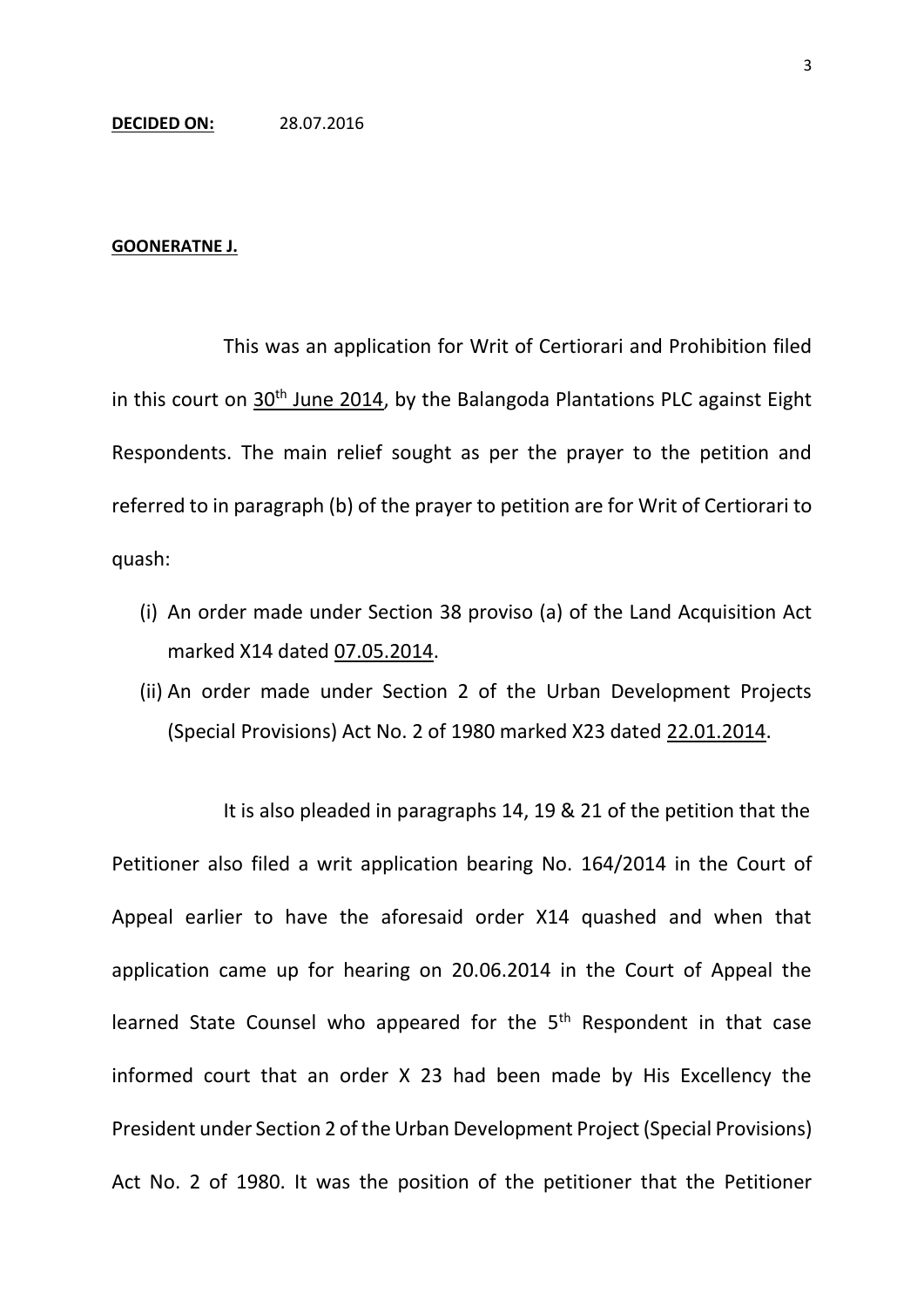became aware of the said order X23 for the first time on 20<sup>th</sup> June 2014 as submitted by State Counsel, and a motion was filed on 25.06.2013 to withdraw the writ application filed in the Court of Appeal. Subsequently within about five days the present writ application was filed in the Supreme Court seeking inter alia the relief prayed for as above.

On the date of support  $(15<sup>th</sup>$  September 2014) before this court, three preliminary objections were raised by the learned Deputy Solicitor General as follows:

- 1. That the application filed in this Court is out of time in view of the provisions of Section 4(2) of the Urban Development Project (Special Provisions) Act No. 2 of 1980.
- 2. That necessary parties namely, Urban Development Authority and Secretary to the Ministry of Urban Development have not been cited as Respondents to the application;
- 3. The Petitioner does not have locus standi in view of the fact that he is only a lessee of land that is admittedly owned by the  $7<sup>th</sup>$  Respondent.

I had the benefit of perusing the submissions of both parties to this Application. It would be convenient to all if these objections were considered in the order in which same was presented to this court.

(1) Application filed in the Supreme Court is out of time.

It is axiomatic that procedural safeguards which are so often imposed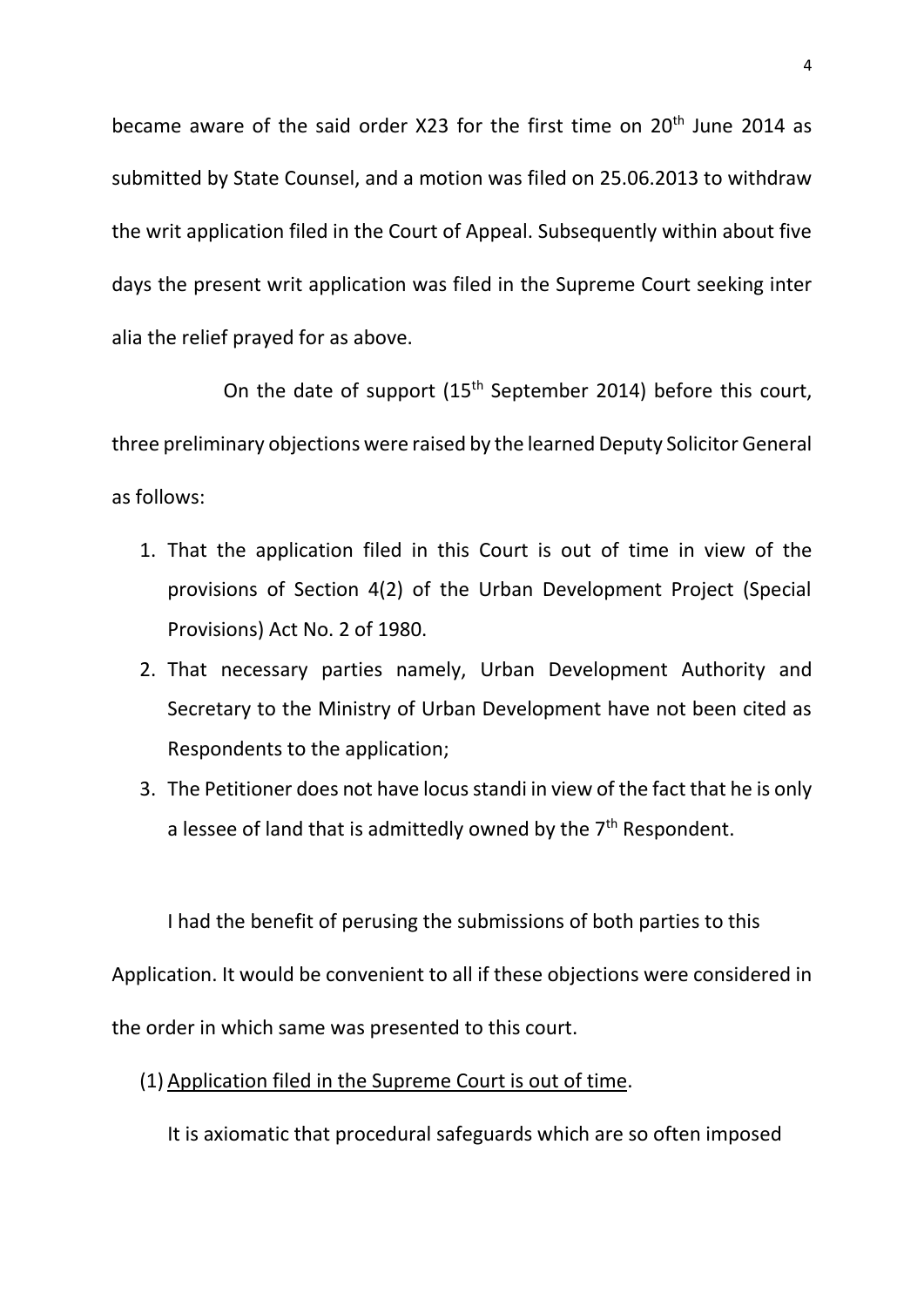for the benefit of persons affected by the exercise of administrative powers, are normally regarded as mandatory, so that it is fatal to disregard them. On the other hand no universal rule can be laid down for the construction of statutes, as to whether mandatory enactment shall be considered directory only or obligatory with an implied nullification for disobedience – Liverpool Borough Bank Vs. Turner (1861) 2 De GF & J 1507 (Lord Campbell).

I will at this point, refer to Maxwell on Interpretation of Statutes – 12 Ed pg. 314/315.

It is the duty of Courts of Justice to try to get at the real intention of the legislature by carefully attending to the whole scope of the statute to be construed" And Lord Penzance said: "I believe as far as any rule is concerned, you cannot safely go further than that in each case you must look to the subject matter, consider the importance of the provisions that has been disregarded, and the relation of that provisions to the general object intended to be secured by the Act; and upon a review of the case in that aspect decide whether the matter is what is called imperative or directory.

The statute in question the Urban Development Project (Special Provisions) Act No. 2 of 1980 in its title, in order to ascertain the general purpose of the statute states, an act to provide for the declaration of lands urgently required for the carrying out Urban Development Projects etc. The matters contained in the title of the Act are further amplified in Section 2 of the said Act which reads thus: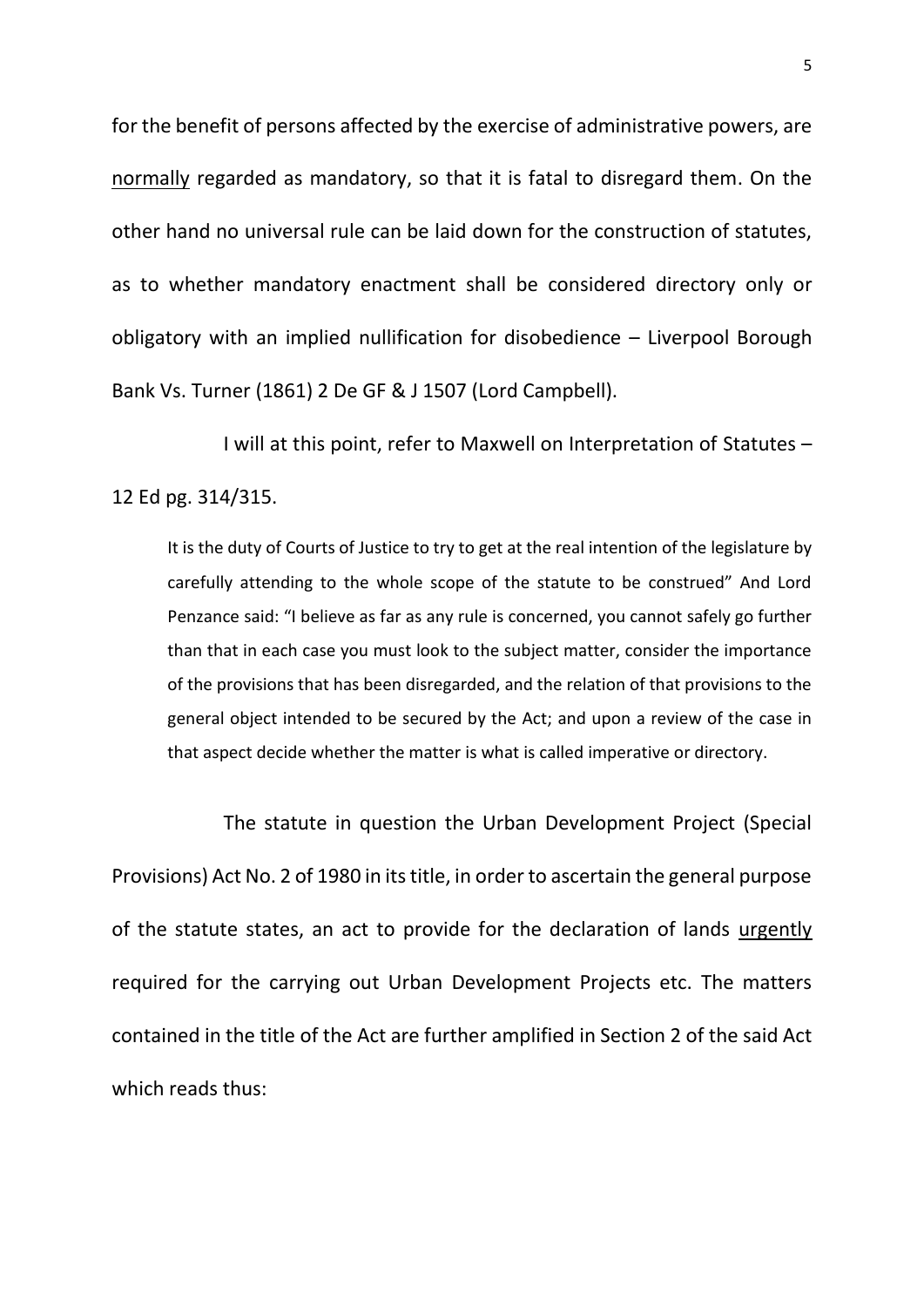Where the President, upon a recommendation made by the Minister in charge of the subject of urban development, is of opinion that any particular land is, or lands in any area are, urgently required for the purpose of carrying out an urban development project which would meet the just requirements of the general welfare of the People, the President may, by Order published in the *Gazette*, declare that such land is, or lands in such area as may be specified are, required for such purpose.

It is the Head of State the President of the country who form an opinion that lands are urgently required for an Urban Development Project to meet the just requirement of the general welfare of the people. Scope of the enactment indicates that it had been enacted for the benefit of the people or the public. The question of urgency is considered by the statute. The other important section is Section 3 which imposes certain restrictions on a litigant affected by a declaration made under the above Section 2 of the Act and limits his remedy for compensation and damages to be claimed in a Court of Law. It also curtail to an extent, jurisdiction of other courts other than the Supreme Court.

The Writ jurisdiction conferred in the Court of Appeal under Article 140 of the Constitution had been exclusively vested in the Apex Court, and the writ jurisdiction of the Court of Appeal had been ousted as referred to therein. (Section 4(1)) The urgency, the benefit to the public and its importance to the general purpose of the statute no doubt has been demonstrated in the above sections and the other provisions of the statute. In a gist the statute is enacted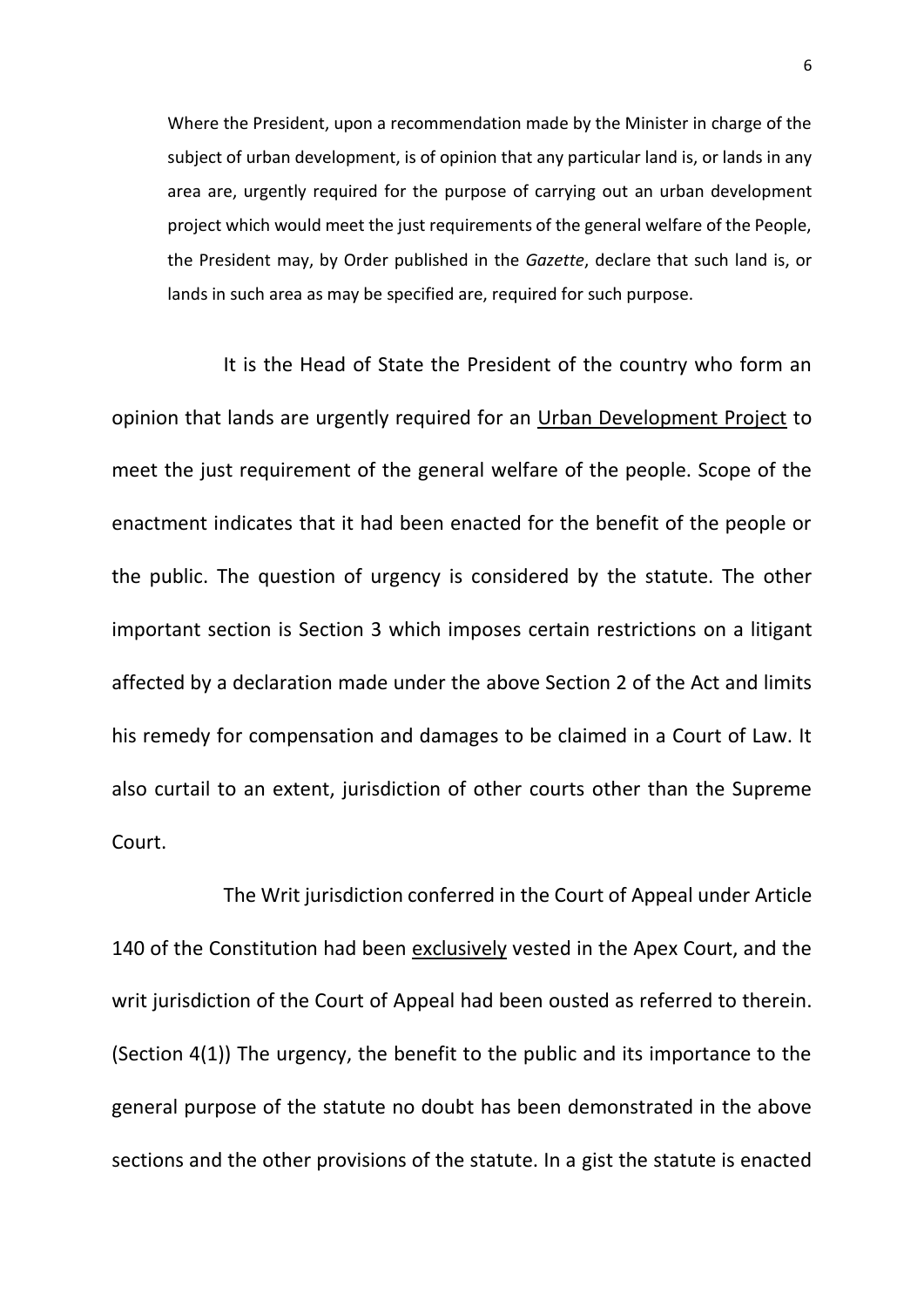for the welfare of the people which is considered as an urgent project, for which the President of the country forms an opinion.

Section 4 of the said Act reads thus:

- (1) The jurisdiction conferred on the Court of Appeal by Article 140 of the Constitution shall, in relation to any particular land or any land in any area in respect of which an Order under or purporting to be under section 2 of this Act has been made, be exercised by the Supreme Court and not by the Court of Appeal.
- (2) Every application invoking the jurisdiction referred to in subsection (1) shall be made within one month of the date of commission of the act in respect of which or in relation to which such application is made and the Supreme Court shall hear and finally dispose of such application within two months of the filing of such application.

The urgency that is contemplated by the statute and its importance to the general public and their welfare would be paramount to decide the question of mandatory or directory. One need to at this point also keep in mind that prerogative writs are not granted by courts as a matter of course. Inordinate delay in filing a writ application would disentitle a party for a remedy by way of Writ of Certiorari. Writs like other applications for review are discretionary remedies of court. Writs no doubt are issued as in article 140 of the Constitution subject to the Provisions of the Constitution. That does not mean that the discretionary nature of writs found on English Law could be ignored. I observe that basic principles that disentitle a party for a writ unless specifically dealt in the constitution cannot be said to offend the Constitution. In any event in the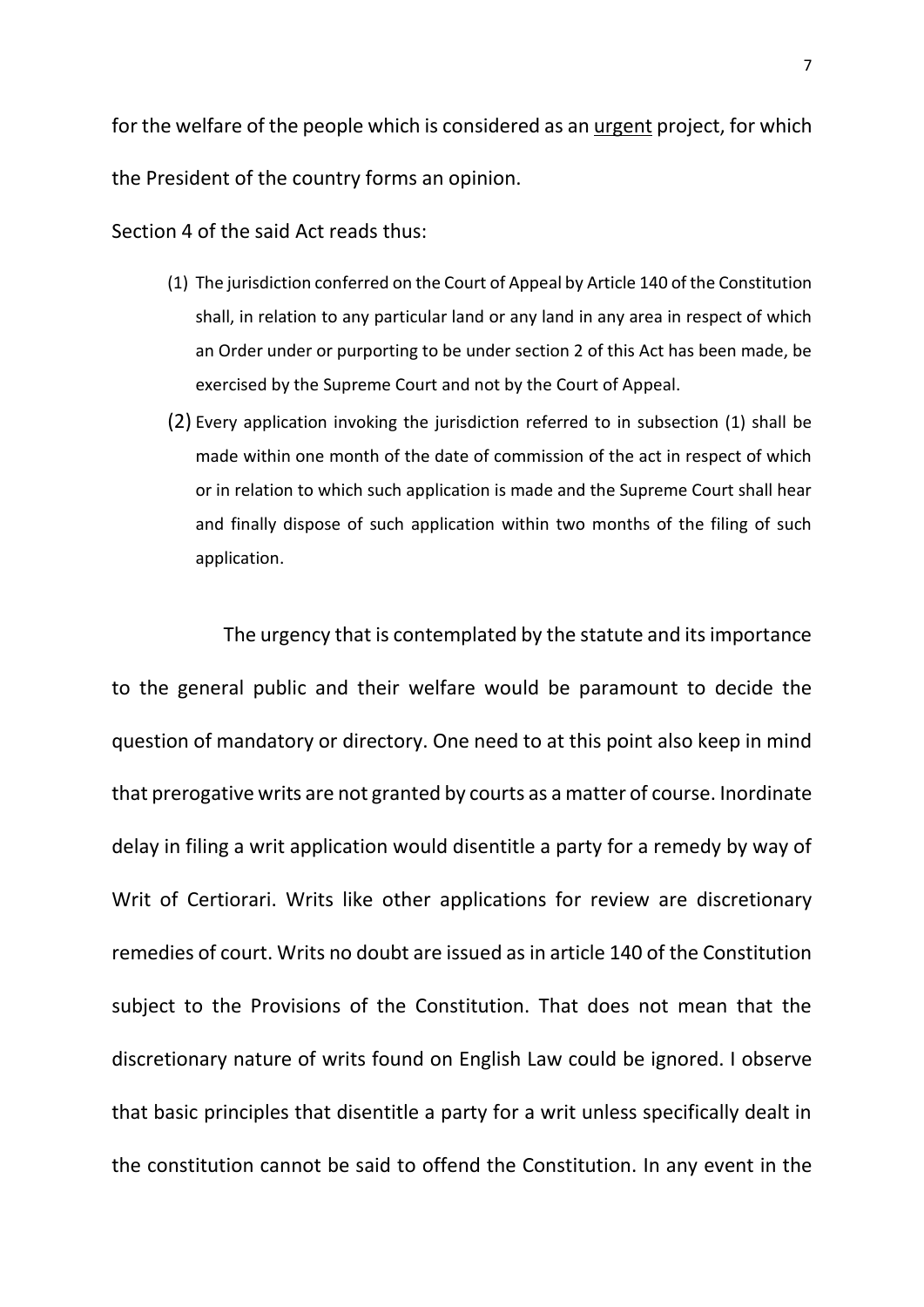context and circumstances of the case Petitioner has filed the application in the Supreme Court beyond the period permitted by Act No. 2 of 1980, and I hold that it is mandatory to comply with time limits specified by Act No. 2 of 1980, as regards filing a Writ Application in the Supreme Court.

I have considered all the reasons given by the Petitioner that the Petitioner was unaware of a publication of a Section 2 notice under Act No. 2 of 1980. The Section 2 notice was published in the Gazette on 22.01.2014. In Law Publication of a Gazette is no doubt notice to the public. As such it is unfortunate that explanation for delay in filing the application cannot be considered, as a strict interpretation need to be given having considered the importance of objects and functions of the Statute which is enacted for the welfare of the people. Nor could I see any impossibility of filing an application in the Supreme Court in the manner as urged by the Petitioner.

I agree that the observations by *M.D.H. Fernando J. in the case of K.T.D.S.N de Silva and others Vs. Salinda Dissanayake Minister of Land Development … (2003) 1 SLR 52* are very much helpful to consider the point of mandatory nature of time limits imposed by the statute to file a writ application in the Supreme Court. I note the following.

At pg. 59..

The purpose of the UDP Act was to ensure that lands urgently required for urban development projects were obtained without the delays caused by (1) the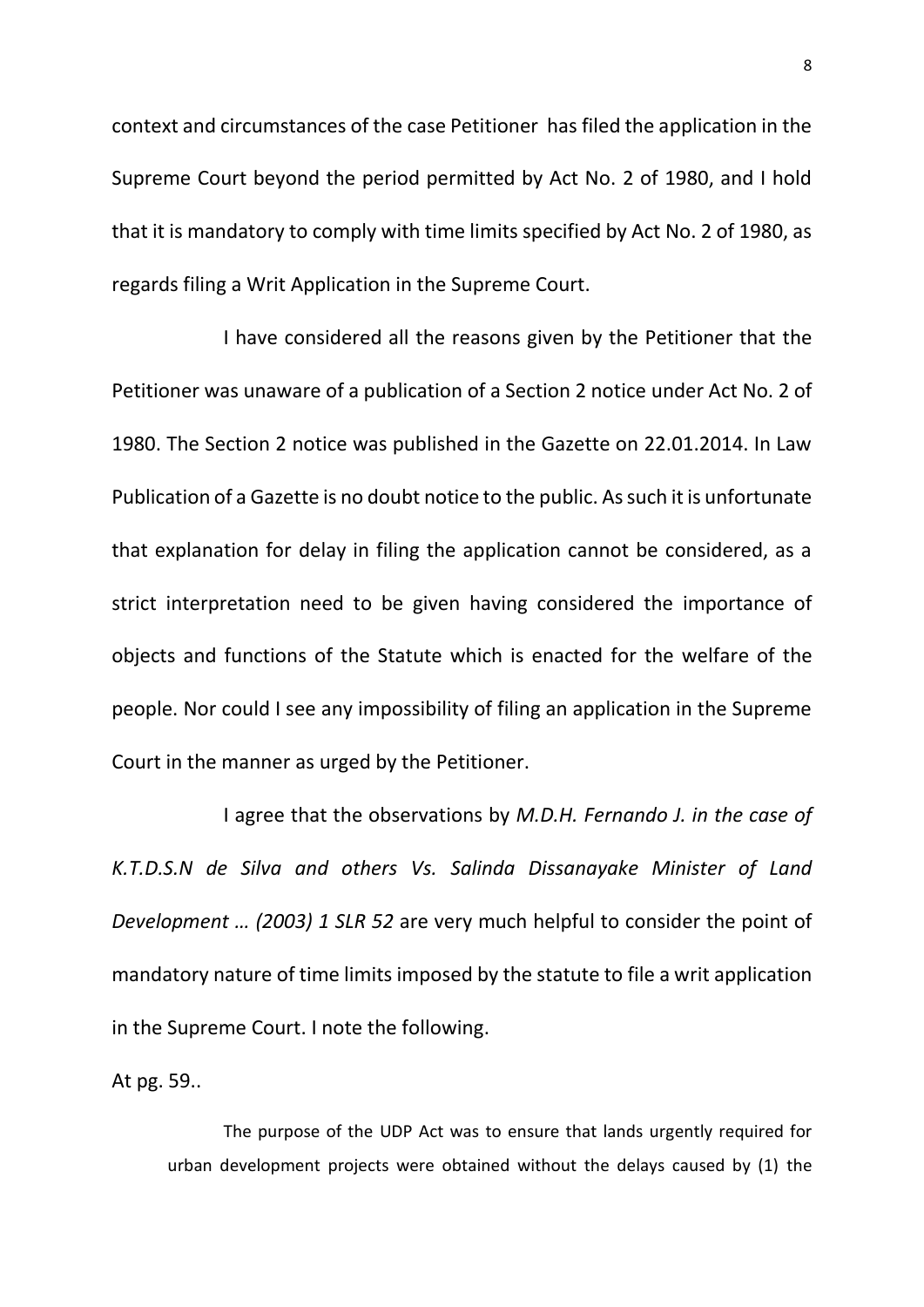exercise of the writ jurisdiction, original and appellate, and (b) the exercise of the jurisdiction of the other courts. Accordingly, section 4 abolished the appellate jurisdiction, and transferred the original writ jurisdiction to the Supreme Court, with time limits, thereby considerably reducing delays attributable to the exercise of the writ jurisdiction; and section 3 prevented other courts granting injunctions and making orders which would stay, restrain or impede the acquisition of any land, the carrying out of work thereon, and the implementation of the project.

## (2) Necessary Parties not before court

The Respondent urge that Section 2 notice issued under Act No. 2 of 1980 relate to an Urban Development Project and the involvement of the Ministry of Urban Development and the Urban Development Authority is apparent. As such Secretary to the Ministry of Urban Development and the Urban Development Authority are essential parties.

In this application I note that Gazette Notification under Section 2 of Act No. 2 of 1980 marked as X23 indicates that His Excellency the President was the Minister in charge of Urban Development. The Minister was the President and accordingly as per Article 35(3) of the Constitution Hon. Attorney General is a party and the  $8<sup>th</sup>$  Respondent appears in a representative capacity for the President. Nor any allegations are made in the petition against any Ministry officials or the Urban Development Authority. Allegations are made in paragraph 23 of the petition against the 2<sup>nd</sup>, 3<sup>rd</sup>, & 4<sup>th</sup> Respondents to the effect that the President was misled by them, to make order X23.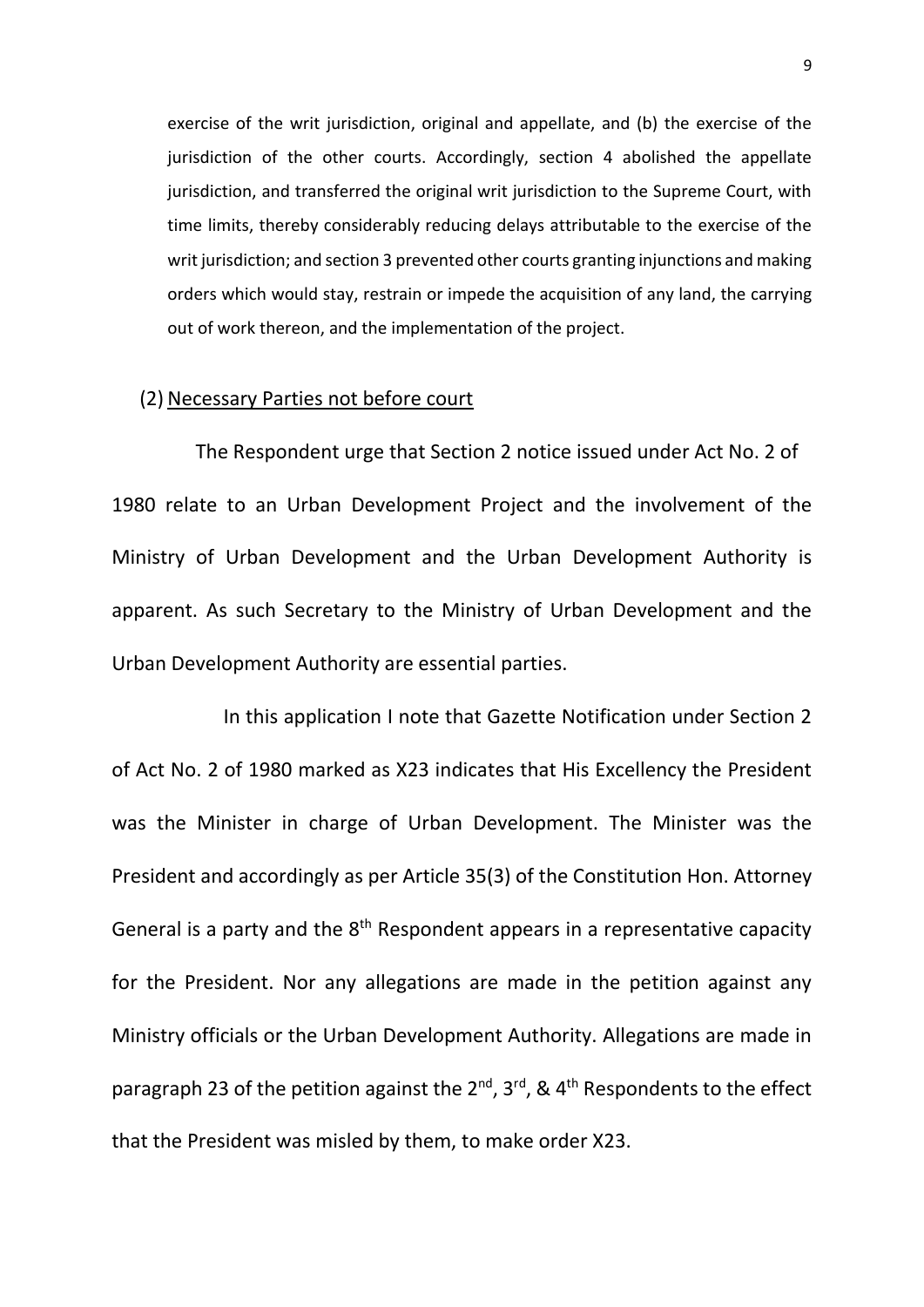It appears to this court that all necessary parties are before court. As such the objection raised by learned Deputy Solicitor General cannot be maintained. Accordingly the objection raised as regards necessary parties would be overruled.

# (3) Locus Standi

The objection raised in this regard is based mainly on the position that 7<sup>th</sup> Respondent the State Plantation Corporation is the owner of the land in dispute and the Petitioner is only a lessee of the  $7<sup>th</sup>$  Respondent. It is further stated that any action to be taken on behalf of the  $7<sup>th</sup>$  Respondent should by under the name of the  $7<sup>th</sup>$  Respondent. This is in a way an anomalous situation. The 7<sup>th</sup> Respondent being a State Corporation cannot agitate the matter against the President of the State as all Ministries are under the President and the Ministry of Plantation would have a role to play as regards the Petitioner notwithstanding the fact that the Petitioner is a separate legal entity.

The Petitioner Company by an indenture of lease marked X5 and X5A has been granted a lease for a period of 53 years. As such all attributes of ownership goes with it. In the body of the petition it is pleaded that the petitioner had developed the land in dispute by expending considerable amount of money. As such Petitioner no doubt would be a person affected by order X23. I also fortify my views that the Petitioner has locus standi by the dicta in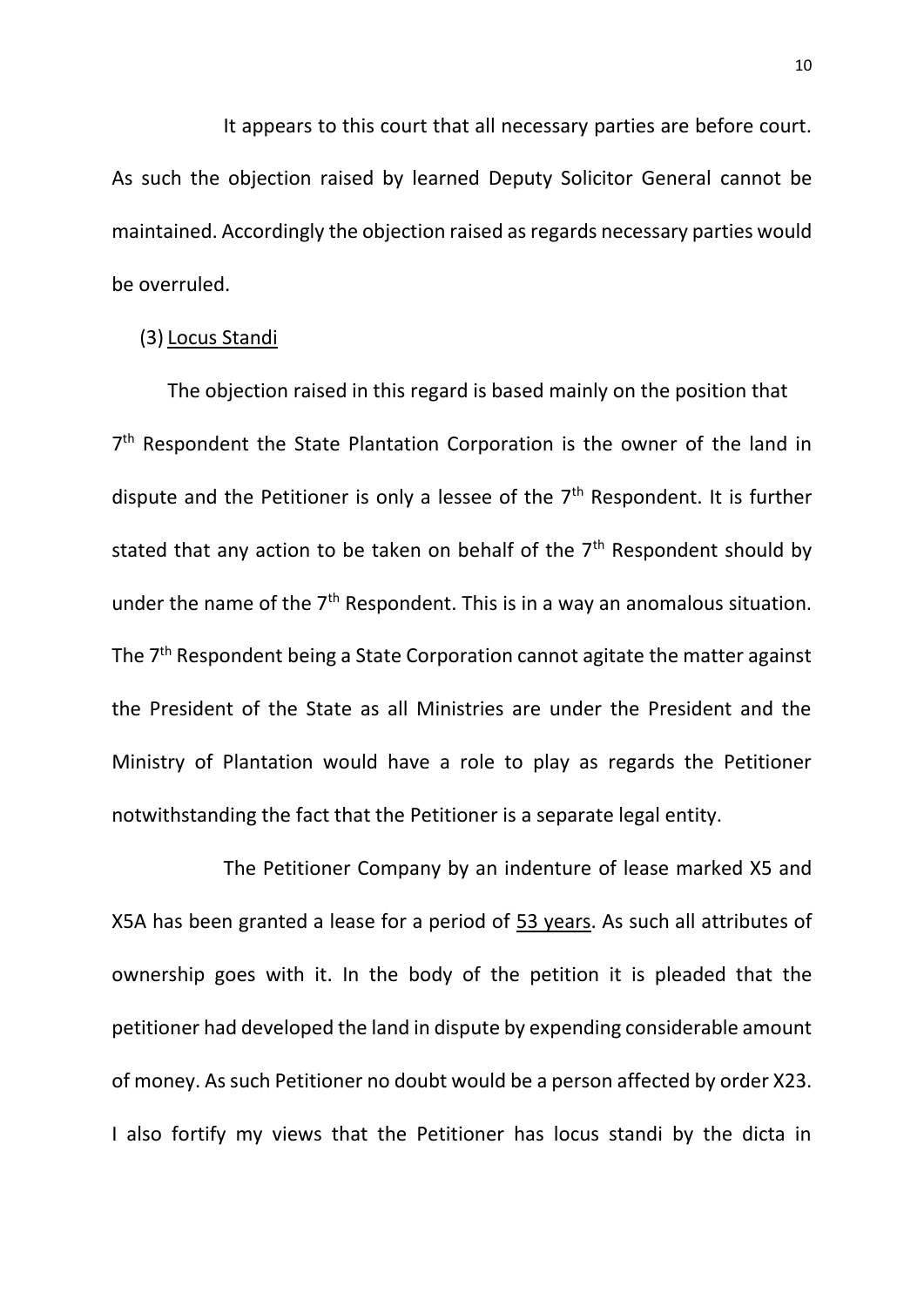Bogawantalawa Plantations Ltd. Vs. Minister of Home affairs and Plantation Industries 2004 (2) SLR 329. This is no doubt a persuasive Judgment of Marsoof J. (delivered when he was the President of the Court of Appeal). It was held on locus standi as follows:

In regard to the question of locus standi; learned Deputy Solicitor-General contends that the petitioner is not the legal owner of the lands in question and is therefore not a person interested in the said land. He relies for his submissions on the unreported judgment of this Court in Vayamba Plantation (Pvt) Ltd. v Hon. D.M. Jayaratne, Minister of Agriculture and Lands and four others. This Court finds that the petitioner, who is admittedly in possession of the lands in question and has expended enormous sums of money for the development of the estates, is a person affected by the Order P7, and is therefore entitled to seek redress from this Court by way of prerogative relief. The unreported decision cited by the learned Deputy Solicitor General has to be confined to the four corners of the Land Acquisition Act in the context of which it was made. The said decision relates to the definition of the phrase "person interested" in the Land Acquisition Act, and has no general application.

As such I hold that the Petitioner has sufficient locus standi to file this application. I overrule the objections raised on locus standi.

In all the above facts and circumstances I hold that it is mandatory as per Section 4 of Act No. 2 of 1980 to file a Writ Application in the Supreme Court within one month of the date of commission of the Act in respect of which or in relation to which an application is made to the Supreme Court. As such the Petitioner had filed this application outside the permitted time period contemplated by the relevant statute. Further I observe that Section 3 of Act No.